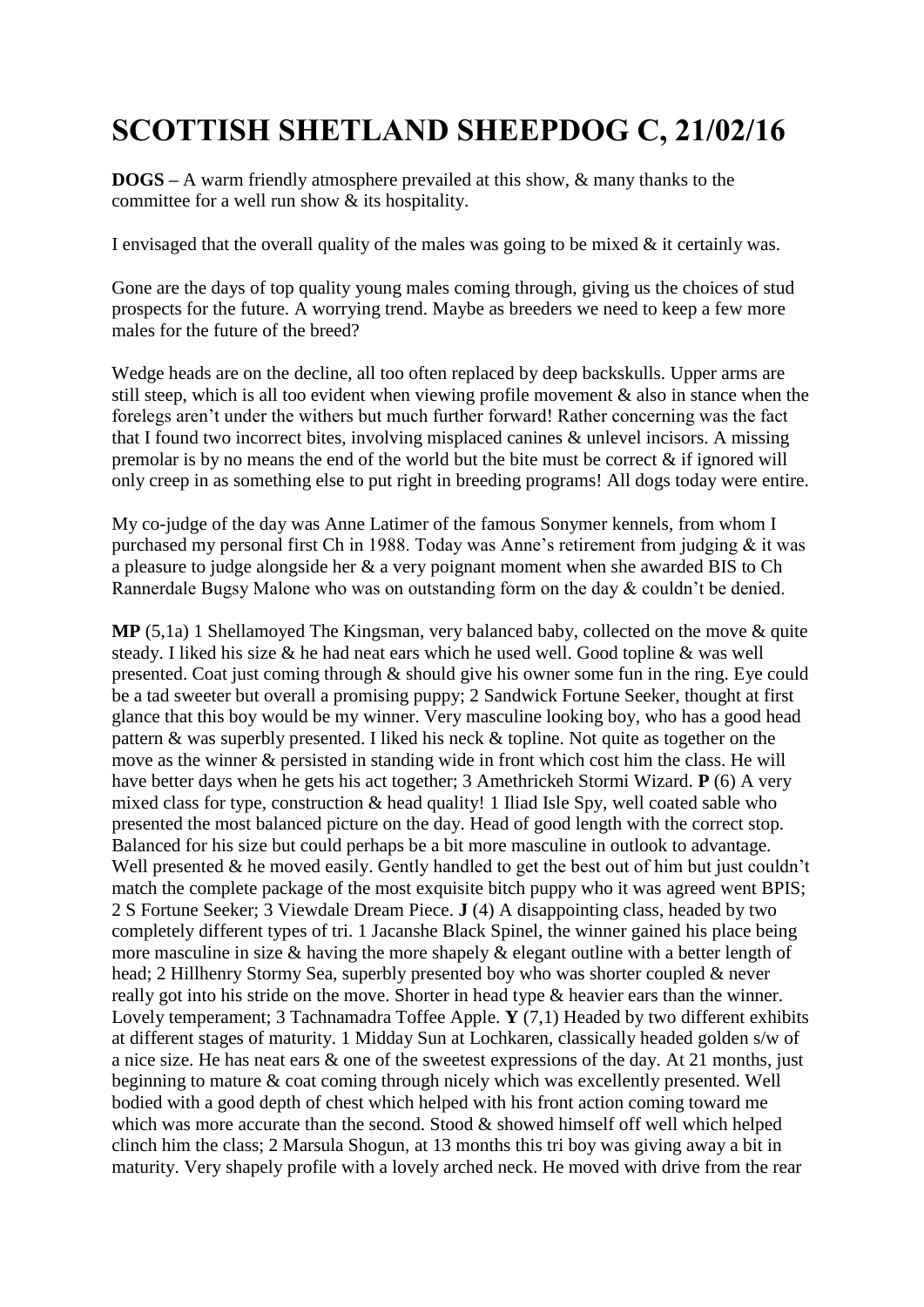& has excellent forward reach but today he was messing about on the move & coming toward me he was slightly narrow  $\&$  never really settled to the job in hand. Couldn't match the clean head properties of the winner  $\&$  one ear was a bit heavy today detracting from his expression. He will have better days but today he was playing the fool! 3 Shellamoyed Statesman. **M** (5) 1 V Dream Piece, very sweet puppy who I would prefer a size bigger. Excellent bone for his size with a super sweet expression & neat ears. He had an excellent forward reach. Needs to get his act together but a quality puppy nevertheless who was well presented; 2 Sommerville Peregrin, mature darker coloured b/m who was excellently presented. He has a good wedge shaped head with a superb eye set. He has a good topline & arched neck, not the upper arm of the winner although a more masculine size. Super temperament; 3 T Toffee Apple. **N** (2,1) 1 V Dream Piece. **G** (3) 1 Rannerdale Lord Fawlty, almost 2 years sable in full coat, excelled in type & expression, excellently presented although a rather reluctant showman. Moved steadily; 2 Degallo The Gambler, similar to the winner in many respects but not carrying the coat or able to match his expression; 3 Hillhenry Winter Storm. **PG** (8,2) 1 Sandwick Kirov, just loved the elegant lines on this young tri. At just over 2 years of age he still has some maturing to do particularly in his forechest as he's still a tad narrow but his sheer quality  $\&$ class & flowing body lines carried him through. Well handled & he moved so easily around the ring. He was superbly presented  $\&$  in the challenge just got better  $\&$  better  $\&$  gently charmed his way to the RCC; 2 Chalmoor Shades Of Gold at Fernfrey, at almost 3 years this sable was more mature than the winner. He has a super upper arm & moved really well but he wasn't really enjoying the ring today  $\&$  couldn't match the winner on eye, ears or expression; 3 Chalmoor Mr Blue Sky. **L** (8) A difficult mixed class. 1 Orean The Bootlegger, 4 years sable who was in excellent coat  $\&$  condition. He has the most lovely of heads  $\&$  is of a super size, he just screams balance with nothing out of place. Good bone & he held his topline on the move although I would like a slightly stronger rear action. However his pure breed type carried him through to the last 4 of the challenge where he did not disgrace himself. Deserves his title; 2 Sommerville Tri Maccool, I liked the size of this classy tri who at just turned 2 years was close up to the winner, he has the most lovely shape & outline & moved well. Nice rich tan markings but couldn't quite match the eye & expression of the winner. Was tending to stand wide in front today & handed the class to the older sable. Another who would not disgrace wearing his crown. Will have better days; 3 Castlerose Spiritmaster. **O** (5) 1 Ch Highbrook Hot Heir, 4 years rich sable who like the winner of the previous class has the most classic of heads. I have judged him previously & awarded him top honours & today he was in super condition with a smart new coat coming through. He moved with such ease to easily take this class & never let up using his ears for a minute. I retained him in the last 4 of the challenge but he couldn't quite match the neck of the other contenders today. Thank you for bringing him. A classic Ch well deserving of his title; 2 Ir Ch Fearnach Blue Rhapsody at Cluainultaigh, most handsome blue of good colour who presents a very masculine picture. He was well presented & i appreciated his head properties & he had a good neck. Stood well in front & moved with ease, just not as light on his feet as the winner; 3 Avonbank Designed In Gold. **V** (7) A fabulous class! 1 Ch Rannerdale Bugsy Malone, have judged this boy 18 months ago when at Darlington Ch 14, I awarded him BV & he went onto finish BVIS. Today he was in even better form – he was in the most stunning of condition  $\&$  he was groomed to perfection with every hair gleaming. Now 9 years he has the most wonderful head & soft melting expression & the neatest of ears. He used his lovely neck to advantage & moved with a calm collected assurance of the champion he is. Today he was simply stunning & couldn't be denied. CC. My co-judge had no hesitation in awarding him BIS over the bitch, Lythwood Shara, who was another in top form gaining he title on the day. Many congratulations; 2 Orean Top Gun, here was a slightly younger half brother to the winner & not dissimilar to him. He too was in superb condition & moved very easily around the ring.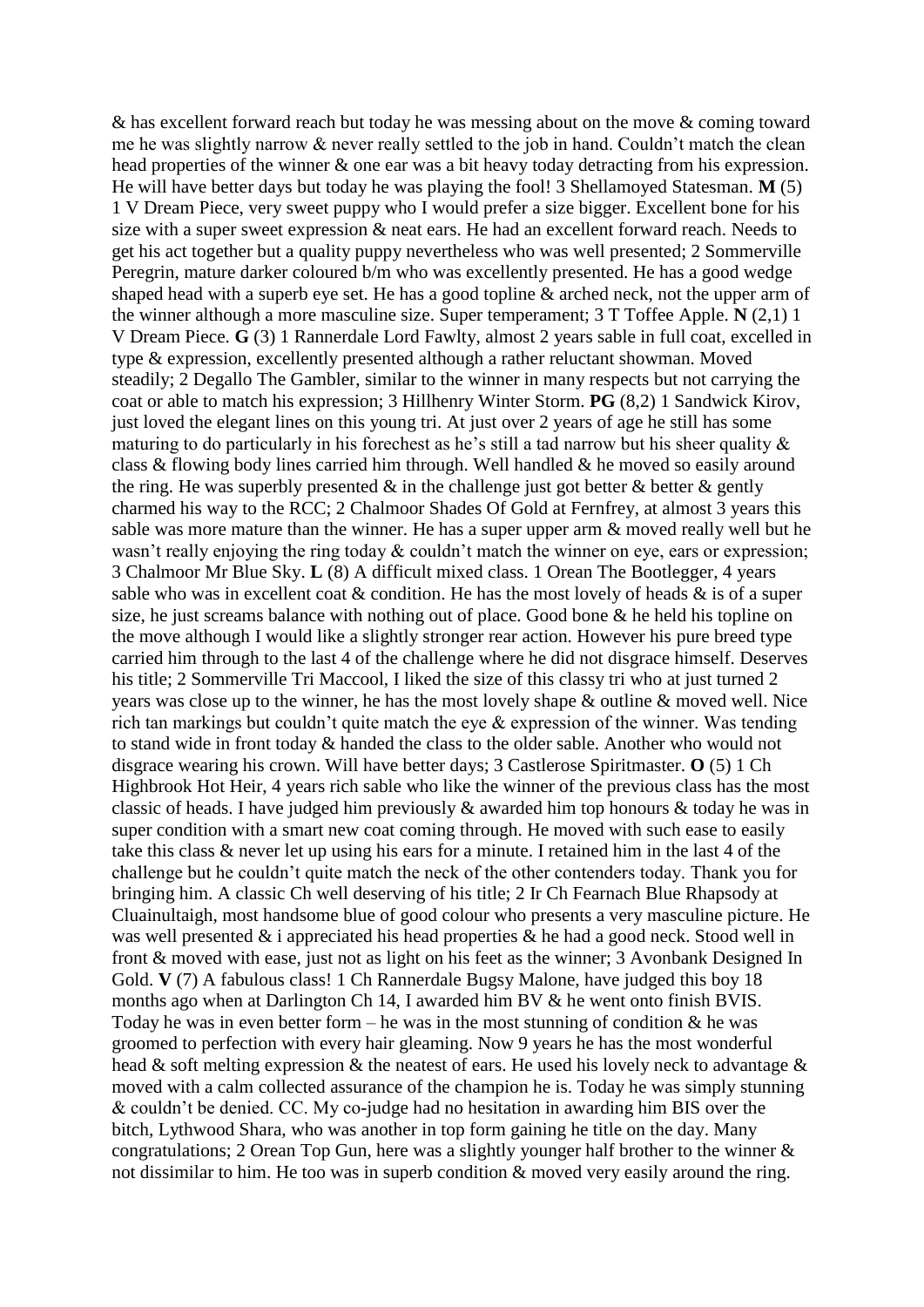He is totally balanced  $\&$  presents a very attractive picture just losing out slightly on eye  $\&$ expression to Bugsy. Not disgraced to stand second to a dog in such form & I really liked him, calling him back to challenge for the RCC. He was close up for it, just losing his composure with a change of handler & gifted it to the young tri from PG. He deserves his title & it would be well deserved for him to get it. A lovely Sheltie 3 Ch Degallo The Real Deal. **Special O S/W** (3) 1 Lianbray Loveheart at Highbrook, an easy winner of this class. This paler sable has the most super upper arm  $\&$  has a good wedge shaped head. He was in super condition  $\&$  has a good topline. Can be his own worst enemy  $\&$  sink into himself throwing away his chances; 2 Murieston Prince Charming, almost 8 years sable who couldn't match the coat or movement of the winner. He has good bone  $\&$  a nice topline. Soft eye  $\&$ expression & was gently handled to get the best out of him; 3 Conorvean Cazier. **Special O Tri** (6) Small class but headed by two very sound dogs. 1 Our Little Drummer Boy, super shape on this boy with a good topline. He was in super condition  $\&$  moved very well  $\&$  easily around the ring with lovely drive from the rear. Could be a bit cleaner in head & I would prefer a tad more stop for a sweeter expression. Didn't seem happy today & if he gets his act together will more than deserve his title. A very nice exhibit; 2 Leterikhills Emmas Boy, another lovely boy who was close up to the winner with many merits but on the day couldn't match him for coat  $\&$  condition. Has the most lovely forehand with a lovely reachy neck  $\&$ neat ears. Another very nice exhibit. Unlucky today; 3 Drumcauchlie Two Tone. **Special O B/M** (3,1) 1 Ardlyn Charley Harper, mature looking 5 year old who moved really well & never let up in his performance. He has a super rich tan & neat ears. A shade darker in colour than the ideal but a very honest Sheltie; 2 C Mr Blue Sky, this 2 years merle was 3 in the PG class. He has the most stunning of colours & like this exhibitors other dog was superbly presented. Couldn't match the winner for movement today & his tail carriage detracted which made the decision easier. **BBE** (3) 1 Ch Degallo The Ultimate, well known s/w who is an excellent showman & never lets up for a minute. He is well off for bone & was well presented. Moved well, at one with his handler; 2 Torriglen Trailblazer, smaller type of boy who had an excellent upper arm  $\&$  forward reach on the move. Not the eye  $\&$  expression of the winner. Good topline; 3 D Two Tone. **NBE** (4) 1 Conorvean Tonkin, almost 3 years sable, moving up from VHC in PG. I liked his size & he has neat ears, although his eye could be sweeter. A little uncoordinated on the move today; 2 J Black Spinel; 3 T Toffee Apple.

## **KAY HATELEY**

**BITCHES** – I would like to thank all the officers & committee & my two stewards for making this my last judging appointment so enjoyable. The show was so well run with a lovely atmosphere throughout. Also to my co-judge Mrs K Hartly with whom we agreed on all joint decisions. I was delighted to be co judging with Kay for whom I have the greatest respect as a judge & breeder.

**MP** (7) 1 Ambler's Watchwood Sweetheart, what a delightful 7 months b/m baby, correct size, lovely shape, good rounded bone, clear blue colour, beautiful moulded head, flat skull, well filled foreface & good underjaw. BP; 2 Nixon's Japaro Touch The Stars, very glamorous s/w, typical of this kennel, good shape, good reach of neck, well set ear carriage, ears which she never stopped using, moved really well. **P** (10) 1 W Sweetheart; 2 Smith's Orean Rambling Rose, correct size, in huge coat, good substance of bone, pleasing head of correct proportions, move with drive. **J** (10) 1 Fisher's Shellamoyed Babysham, a glamorous g/s in good coat, which was of correct texture, correct size, good length of shoulder, short hock,